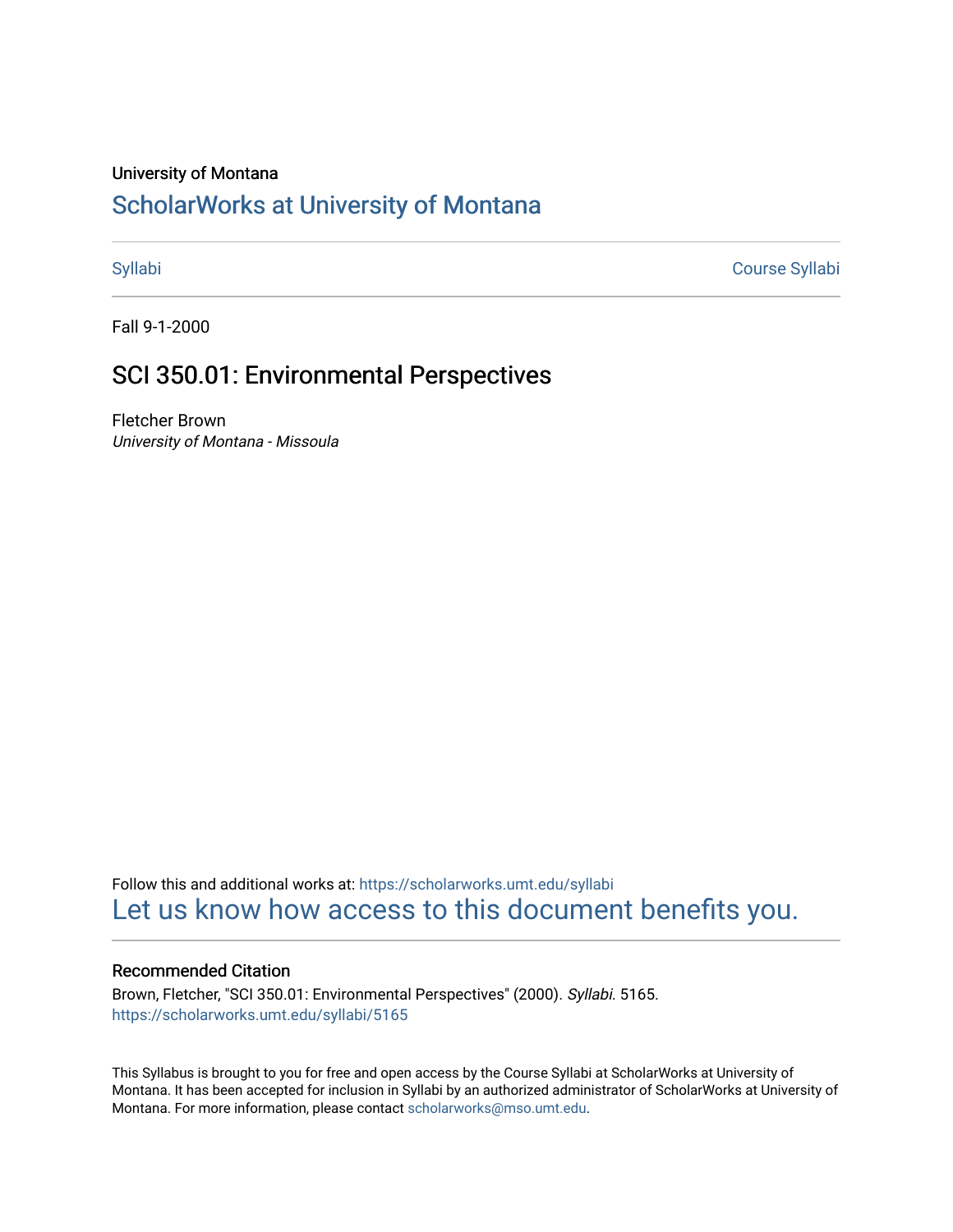#### **Science 350 Environmental Perspectives**

## **Fall 2000 The University of Montana**

| Instructors           | Office                    | Phone | <b>Office Hours</b> |
|-----------------------|---------------------------|-------|---------------------|
| Fletcher Brown, Ph.D. | 106 School of Ed 243-5287 |       |                     |

Textbook: Biosphere 200: Protecting Our Global Environment. By D.G. Kaufman & C.M. Franz

Course Description: The goal of Science 350, Environmental Perspectives is to give students a conceptual understanding of the complexity of environmental science and gain experience in solving environmental issues. The course meets for two hours a week and includes discussions, lectures and activities involving the central themes in environmental science. One of the primary aims of the discussions and lectures is to provide students with an understanding of major ecological concepts and environmental issues necessary for responsible citizenship regarding the environment. In addition to discussions and lectures students will be involved in educational activities which model the content being discussed. Following these exploration activities groups become active participants in solving a local environmental issue. These action group projects give students hands-on experiences in the complexities of solving environmental problems involving the social/political components of environmental issues.

### Objectives: Lecture/Discussion Meetings

 $\frac{1}{\sqrt{2}}\left(\frac{1}{2}\right)^{1/2}$  in

1. To give the students experience with the basic concepts underlying introductory environmental science in an accurate, balanced, and interesting way.

2. To show how environmental and resource issues are fun, interesting, and important in our lives.

3. To show how population, pollution, and resource problems are interrelated and must be understood in an integrated manner on local, national, and global scales.

4. To give a realistic but hopeful view of how much has been done and what remains to be done in sustaining the Earth for humans and other species.

#### Objectives: Laboratory/Field Experiences

1. To develop skills in environmental problem-solving; gathering, analyzing, synthesizing and interpreting information, and joint critical decision making.

2. To place education content in a meaningful context.

3. To provide opportunities to apply acquired knowledge to an environmental problem that students have identified and recognized as important.

4. To substitute feelings of apathy and powerlessness with the feeling that one individual or group can make a difference.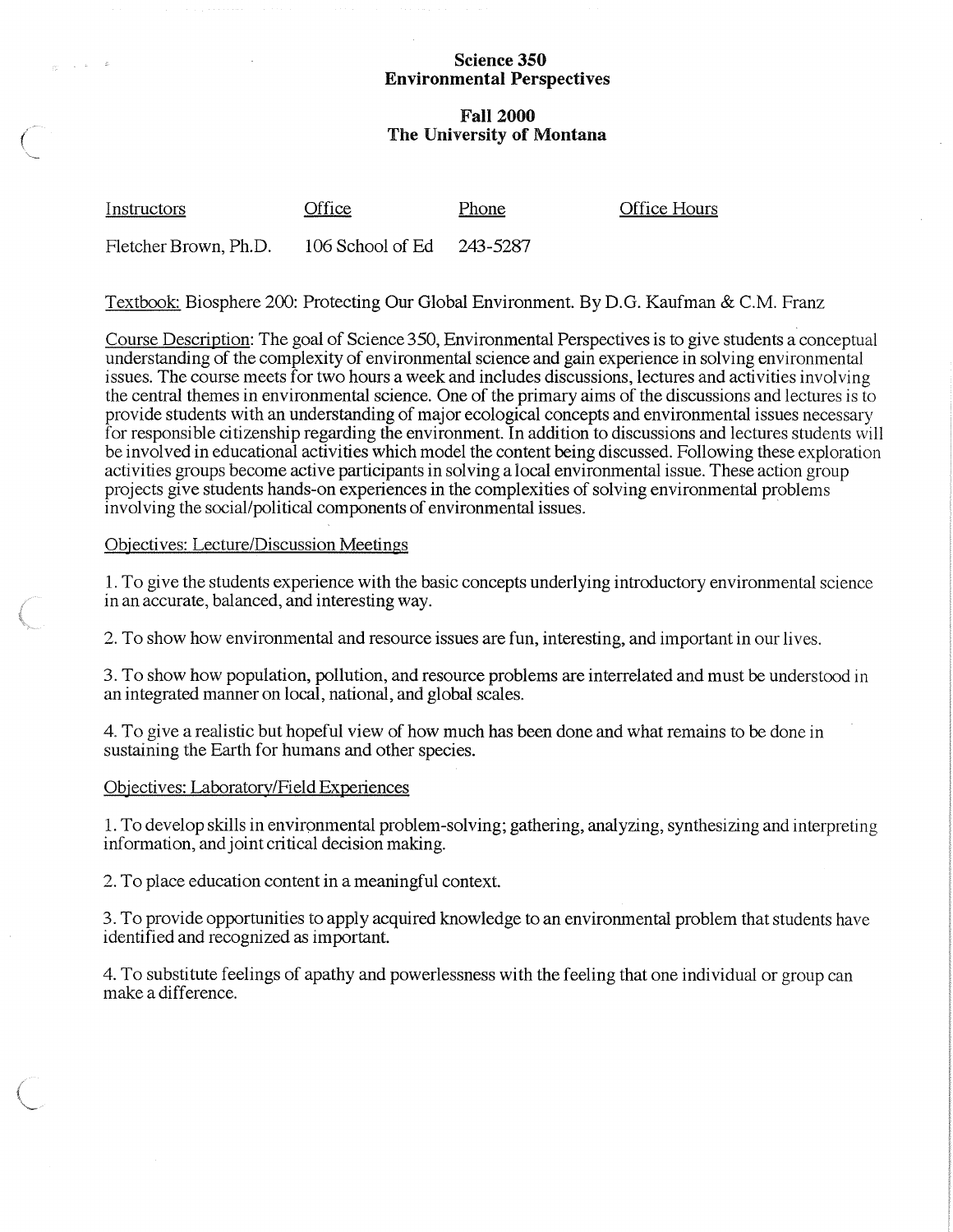# **Lecture Syllabus**

 $\hat{\boldsymbol{\beta}}$ 

| WEEK                                                             | <b>TOPIC</b>                                        | <b>READING</b>  |  |  |
|------------------------------------------------------------------|-----------------------------------------------------|-----------------|--|--|
| How the Biosphere Works: Ecological Principles and Applications  |                                                     |                 |  |  |
| 9/6                                                              | Introduction, What is environmental science?        | CH 1&2          |  |  |
| 9/13                                                             | Structural components of the environment            | CH <sub>3</sub> |  |  |
| 9/20                                                             | Functional components of the environment            | CH <sub>4</sub> |  |  |
|                                                                  | Take-home quiz #1                                   |                 |  |  |
| <b>Understanding Human Populations Impact on the Environment</b> |                                                     |                 |  |  |
| 9/27                                                             | Human Population                                    | CH <sub>8</sub> |  |  |
| 10/4                                                             | Human Population                                    | CH <sub>9</sub> |  |  |
| 10/11                                                            | <b>Energy Resources</b>                             | CH 11-13        |  |  |
|                                                                  | Take-home quiz #2                                   |                 |  |  |
| <b>Environmental Resources: Protecting Biospheric Components</b> |                                                     |                 |  |  |
|                                                                  |                                                     |                 |  |  |
| 10/18                                                            | Biodiverstity                                       | CH 17           |  |  |
| 10/25                                                            | <b>Water Resources</b>                              | CH 15           |  |  |
| 11/1                                                             | Air Resources                                       | CH 14           |  |  |
| 11/8                                                             | <b>Mineral Resources</b>                            | <b>CH18</b>     |  |  |
| 11/15                                                            | Public lands & Wilderness                           | <b>CH 22</b>    |  |  |
| 11/22                                                            | No Class                                            |                 |  |  |
|                                                                  | <b>Shaping Human Impacts on the Biosphere</b>       |                 |  |  |
| 11/29                                                            | Waste                                               | CH 21           |  |  |
| 12/6                                                             | Cultural                                            | CH 25 CH 27     |  |  |
| 12/13                                                            | <b>Environmental Education</b><br>Take-home quiz #3 | CH 28           |  |  |
| 12/21                                                            | Final: Action Group Presentations                   |                 |  |  |